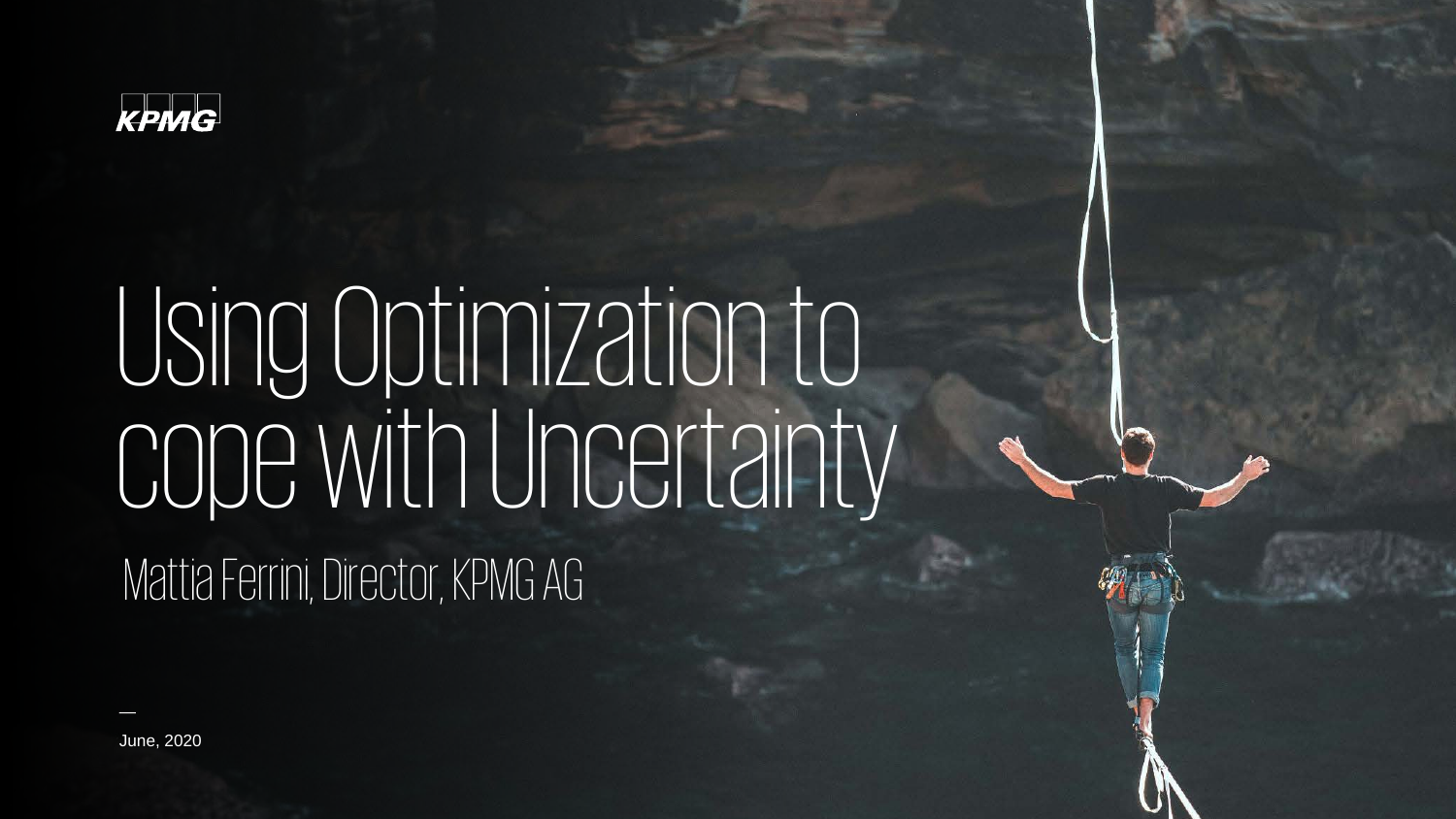



## Understand uncertainty Rethinking Modelling

- Identify the sources of uncertainty
- Identify risks



- Rare-events and catastrophe modelling in the day to day decision making process
- More resilient business models
- Disruption as an opportunity to gain competitive advantage

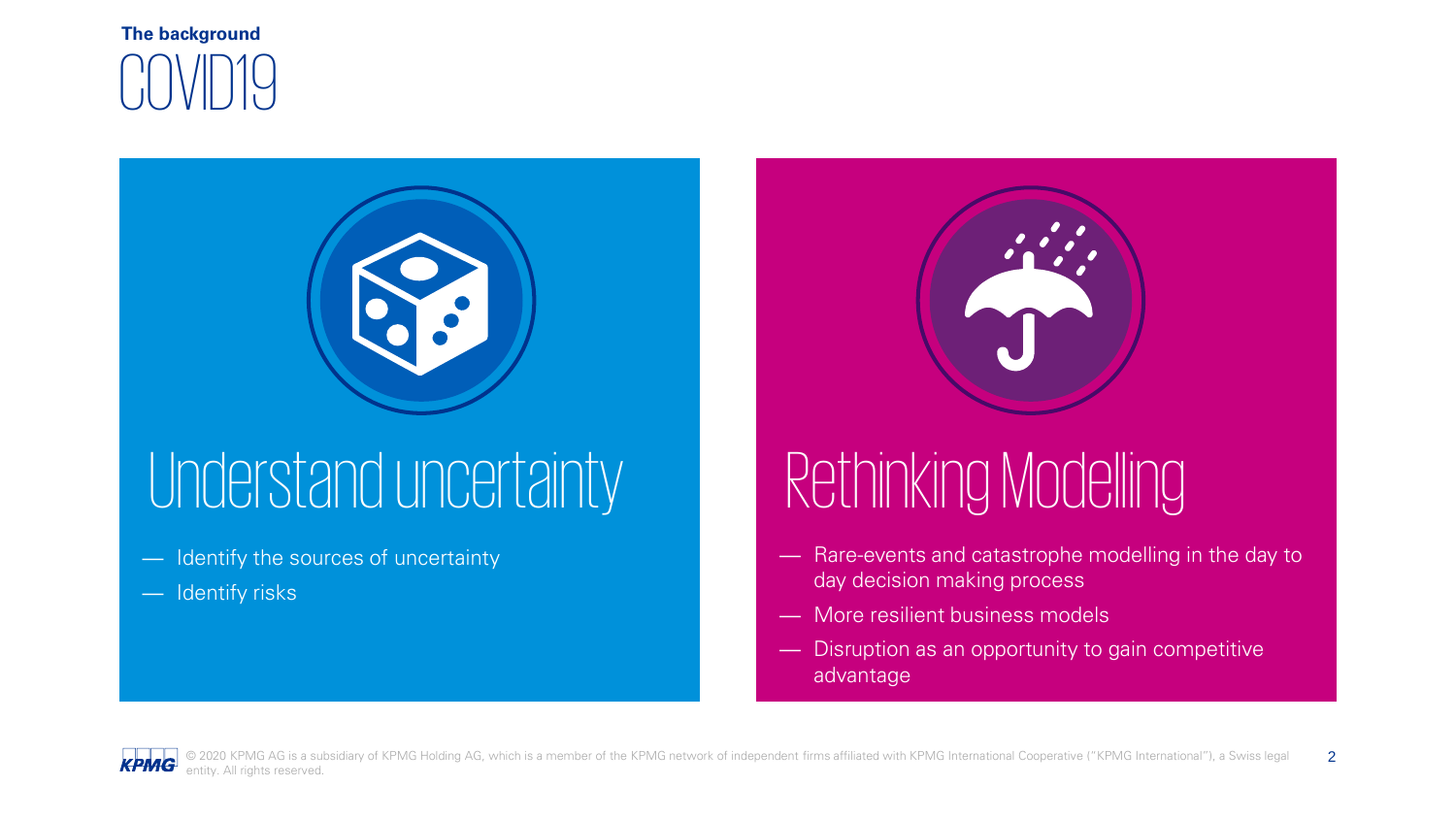## How to leverage disruption? **The background**

### 1) Understand

• Identify what **micro and macro economic factors**  drive your business

### 2) Anticipate

- Prepare ahead of **worst case scenarios**
- **Stress test your business**
- **Identify criticalities**

### 3) Spot opportunities

- **Reason strategically**
- Models as **useful representation** of a business
- **Reason collaboratively**

#### **Example:** sourcing strategies in the pharmaceutical industry

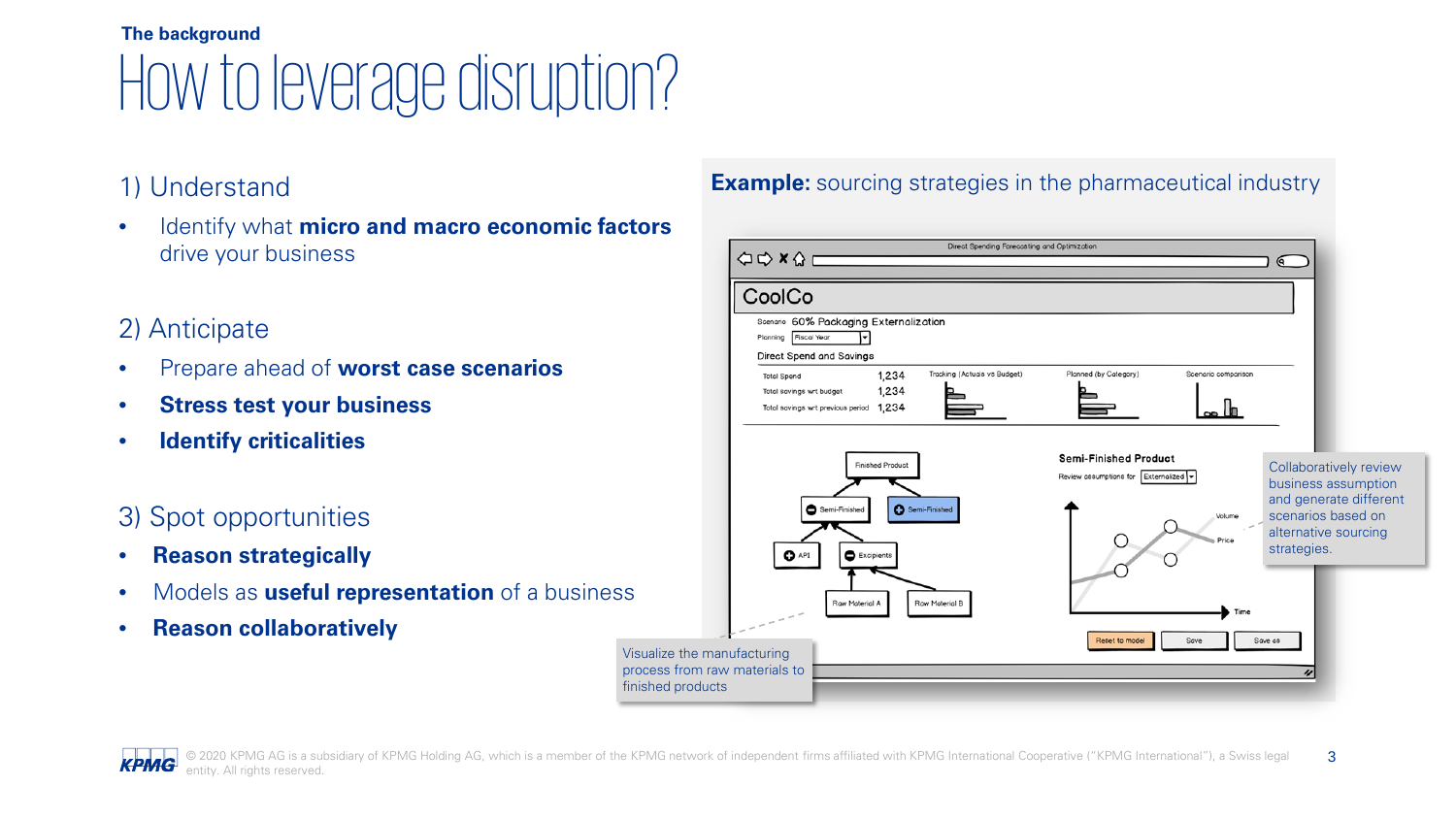### High uncertainty is everywhere **The background**



#### **Stores and Route optimization**

- Model uncertainty in
	- lead times
	- availability and cost of shipping routes



#### **Marketing optimization**

- Changes in customer habits, e.g.
	- Homework: less time on smart phones?



#### **Price Optimization**

- Willingness to spend
	- Consumer preferences
	- Demand by channel



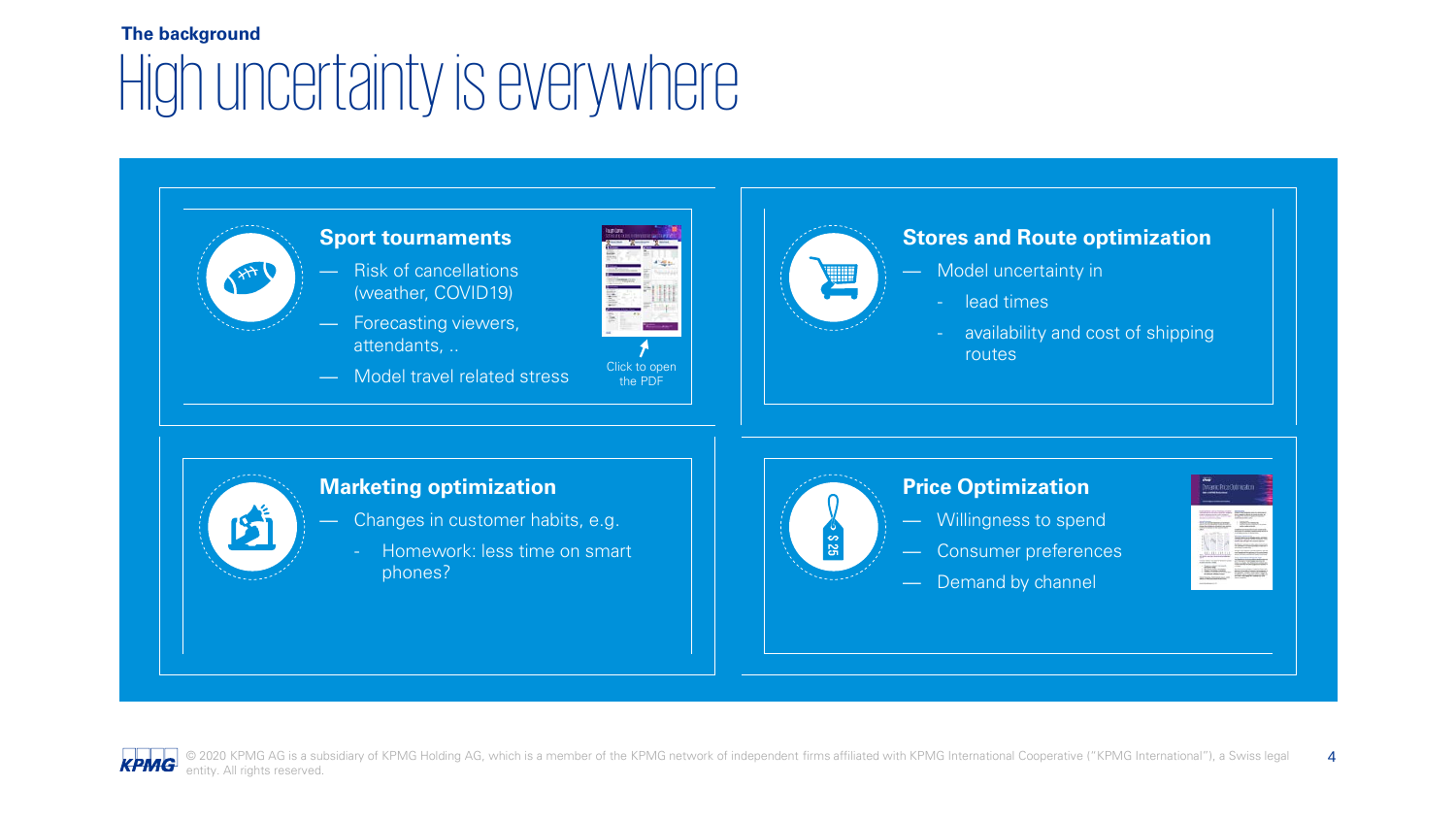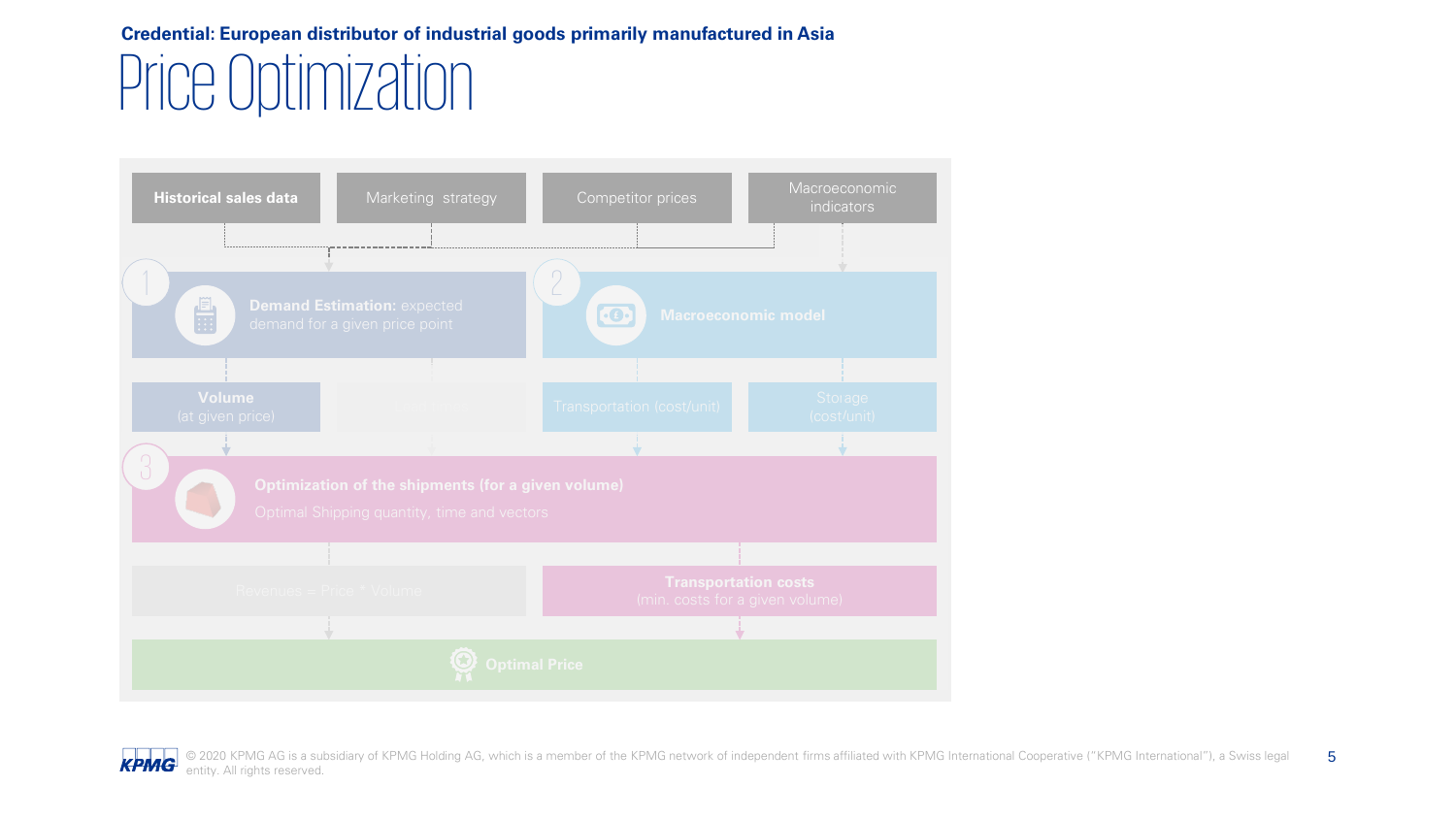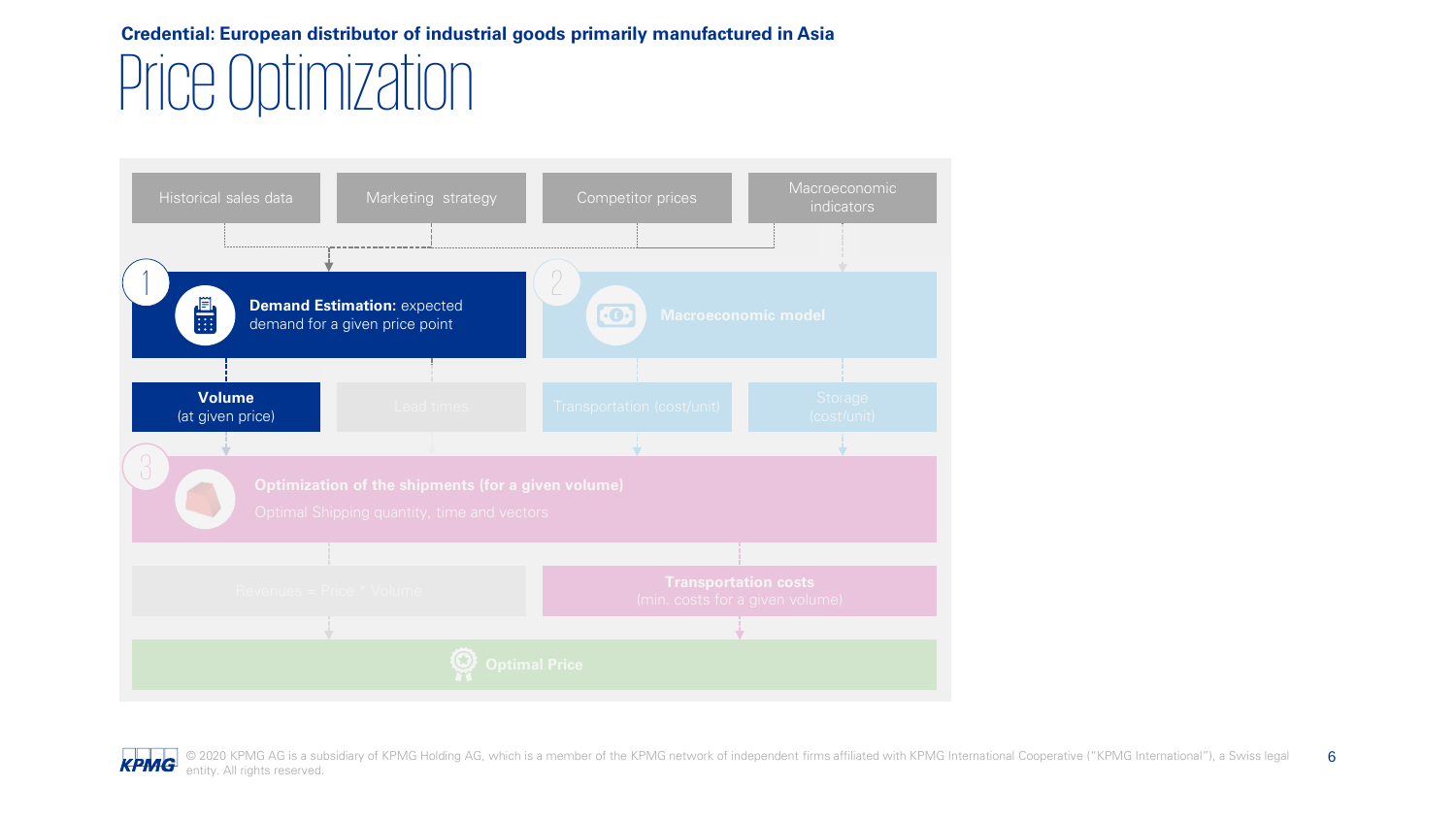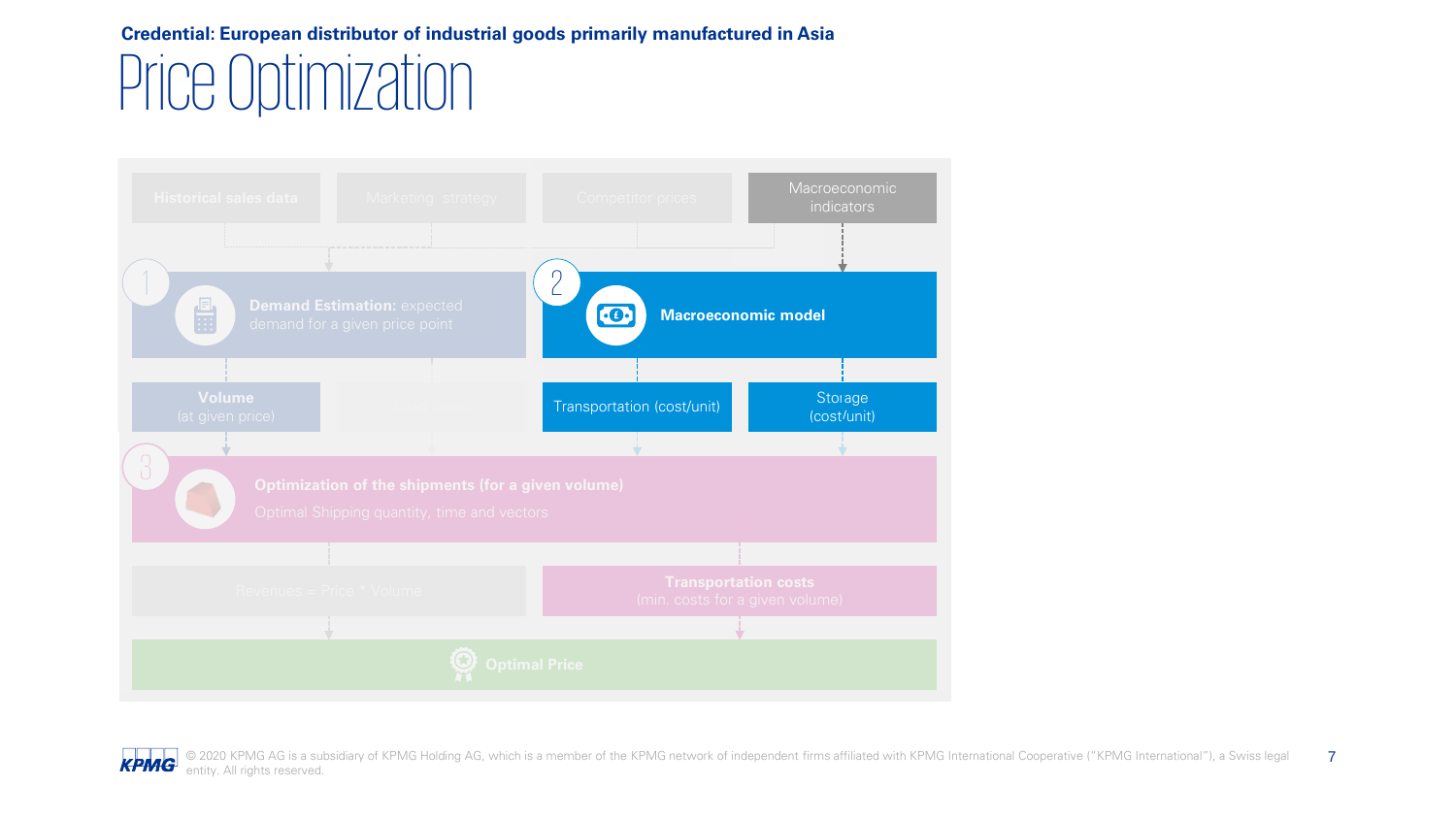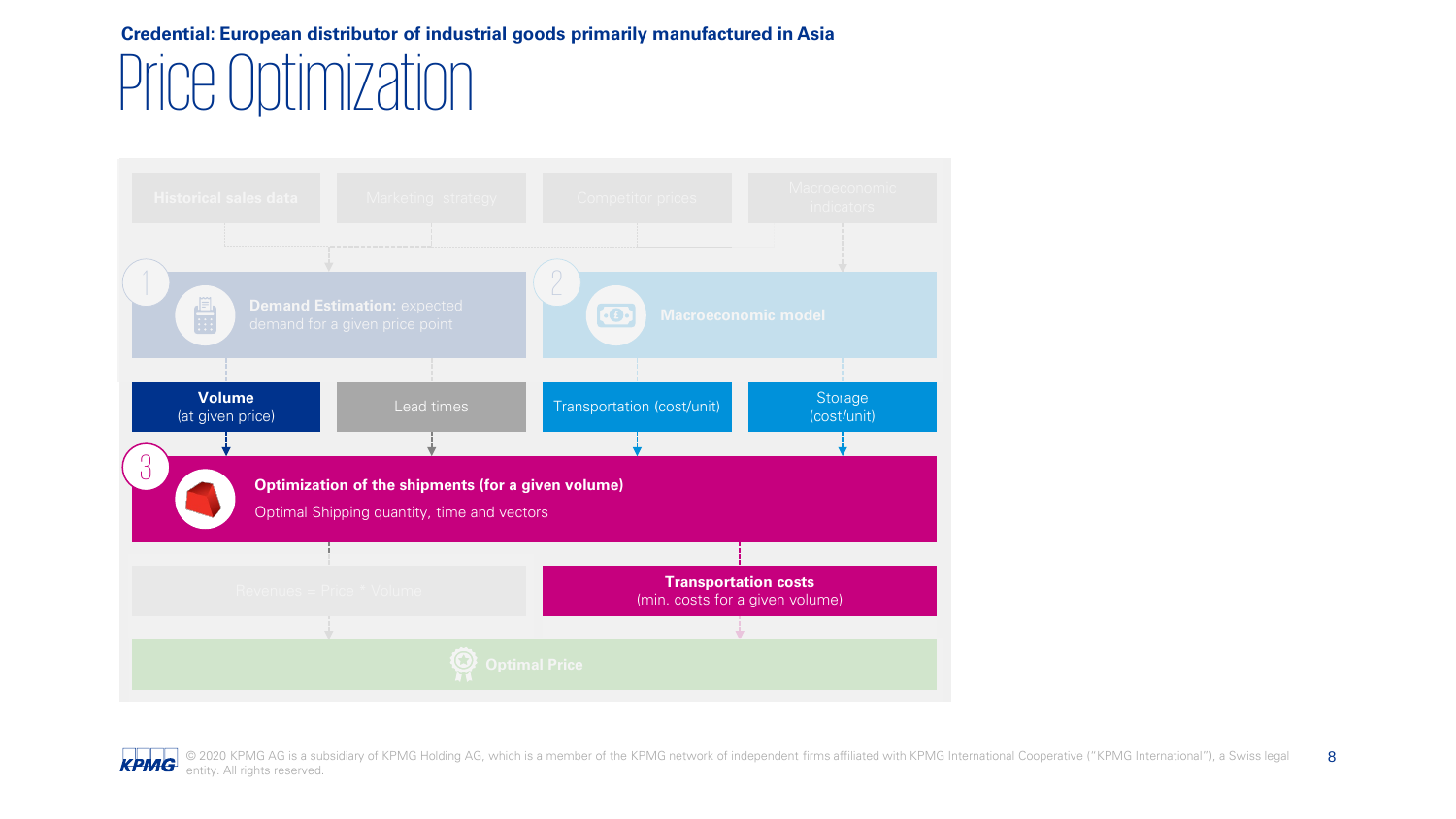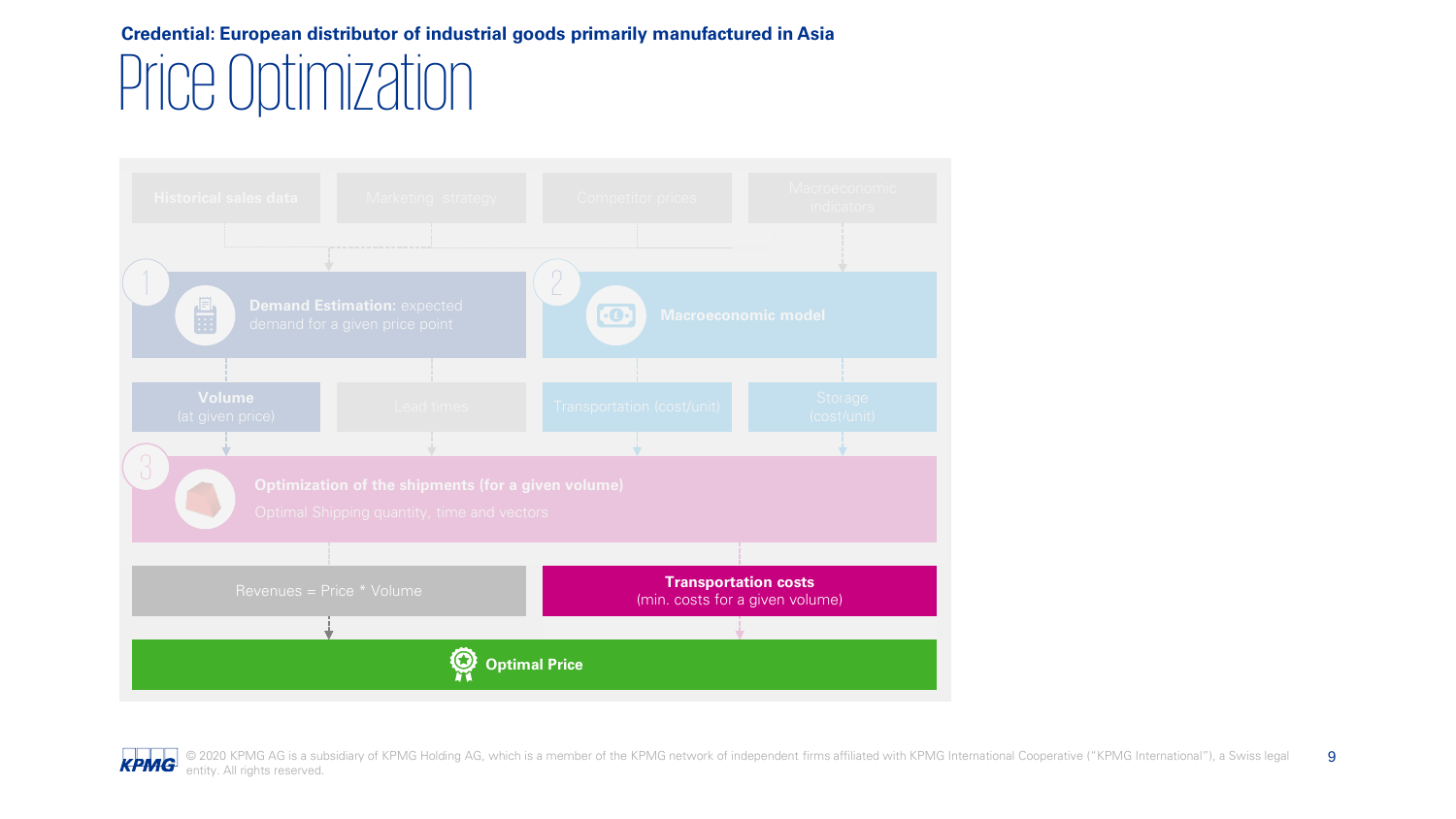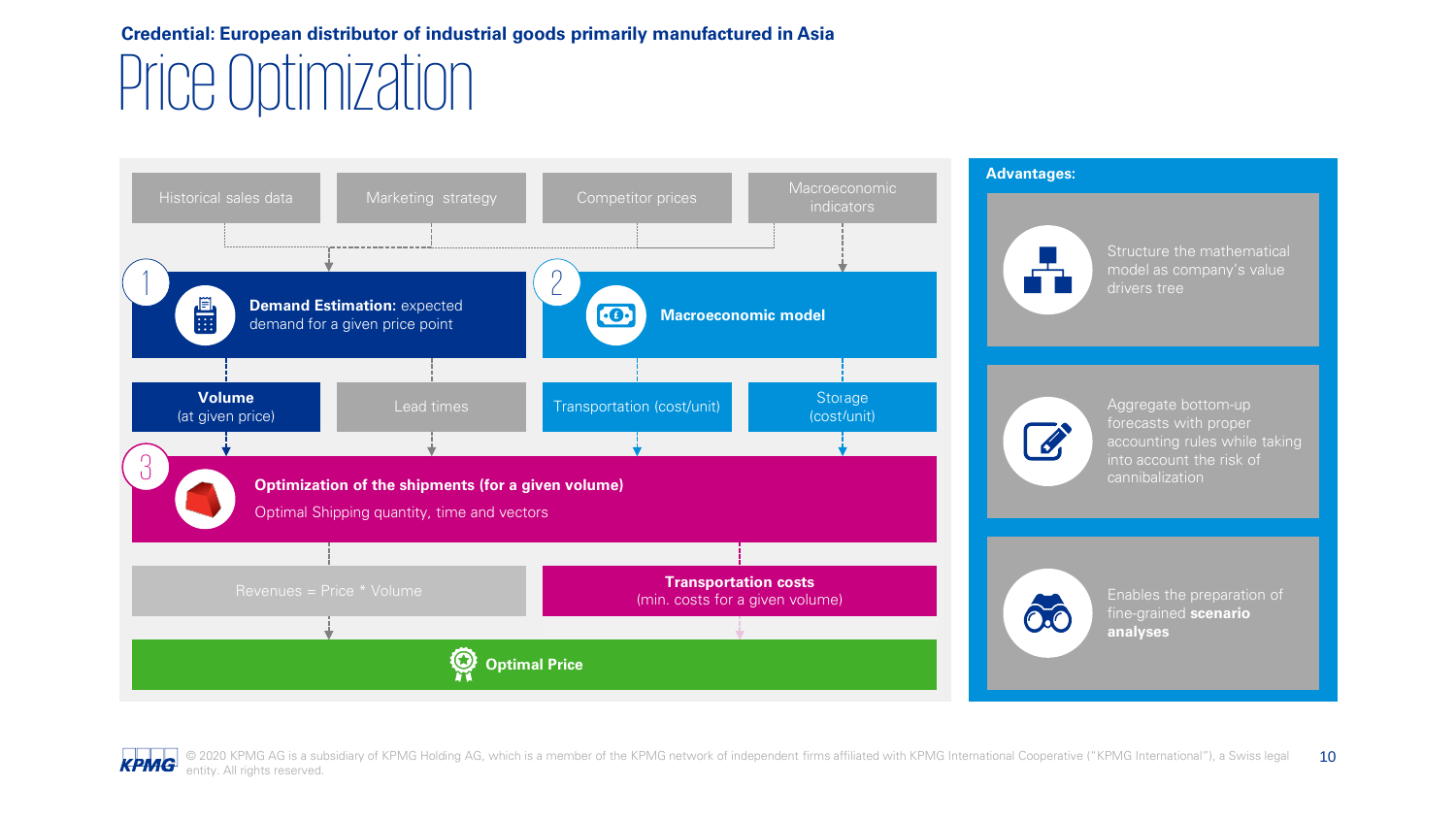# Optimization under uncertainty





# Probabilistic Programming Stochastic Optimization



© 2020 KPMG AG is a subsidiary of KPMG Holding AG, which is a member of the KPMG network of independent firms affiliated with KPMG International Cooperative ("KPMG International"), a Swiss legal 11 entity. All rights reserved.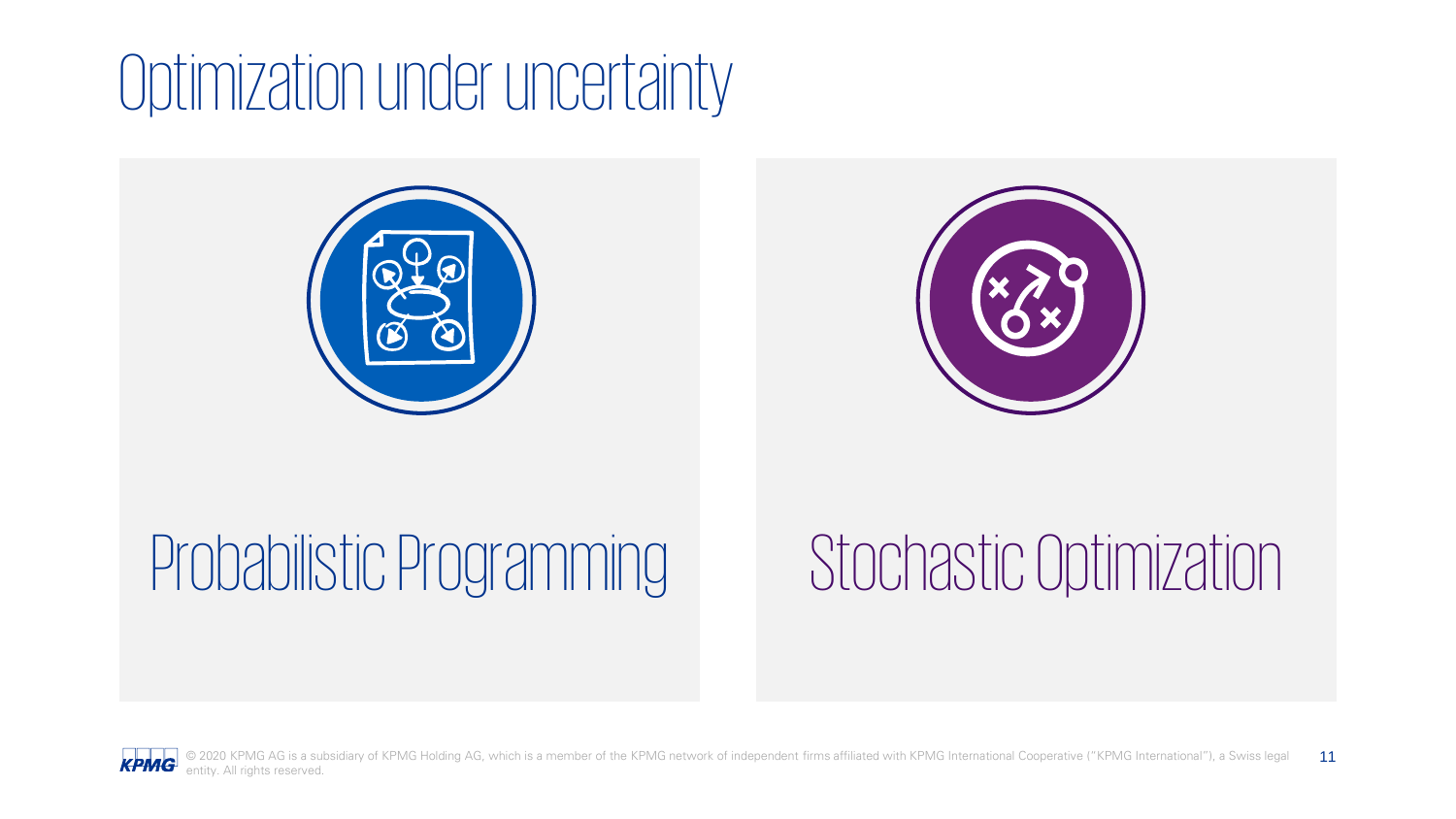# Optimization under uncertainty





# Probabilistic Programming Stochastic Optimization



© 2020 KPMG AG is a subsidiary of KPMG Holding AG, which is a member of the KPMG network of independent firms affiliated with KPMG International Cooperative ("KPMG International"), a Swiss legal 12 entity. All rights reserved.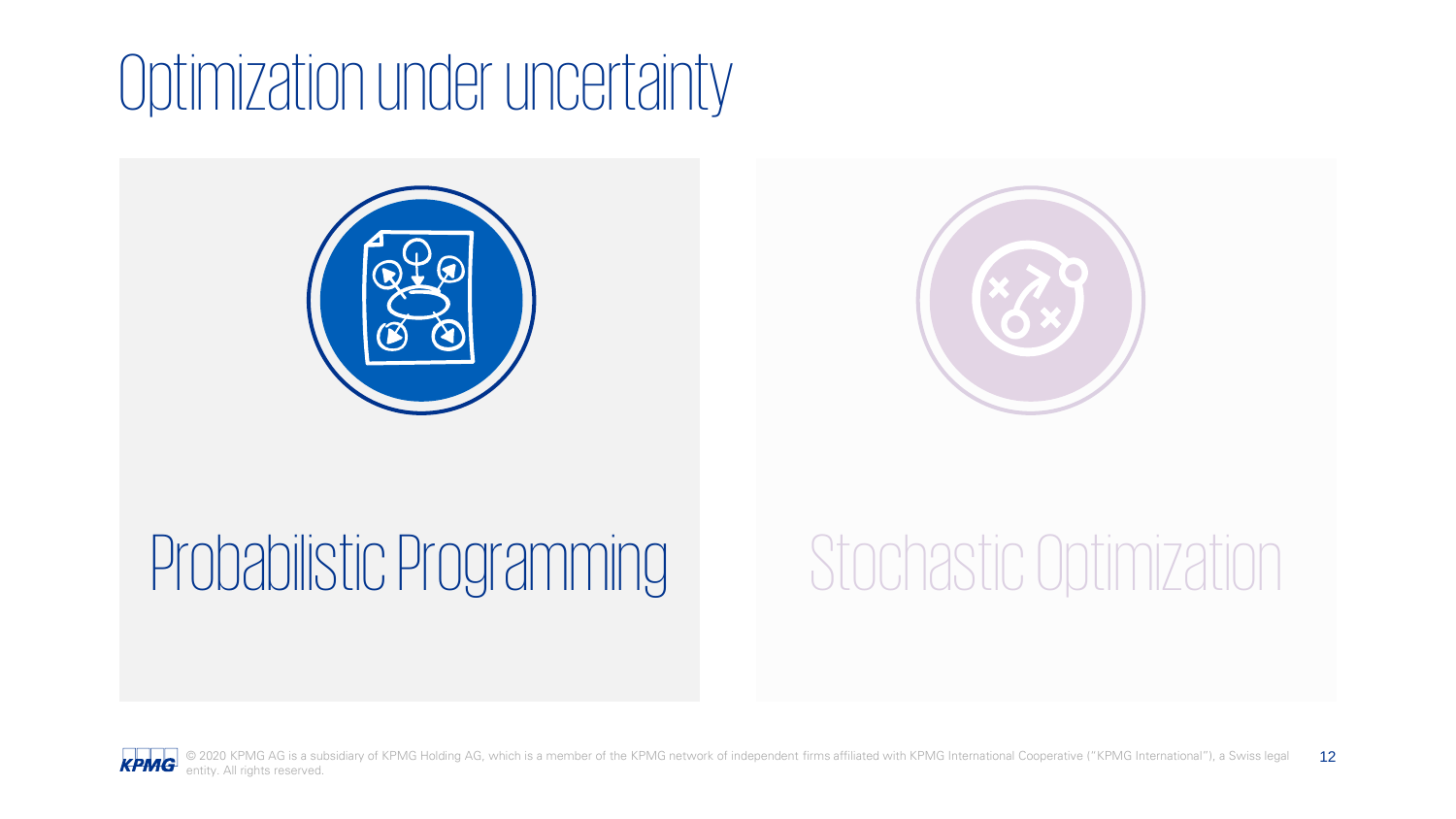### Price Optimization **Probabilistic Programming and Bayesian Machine Learning**

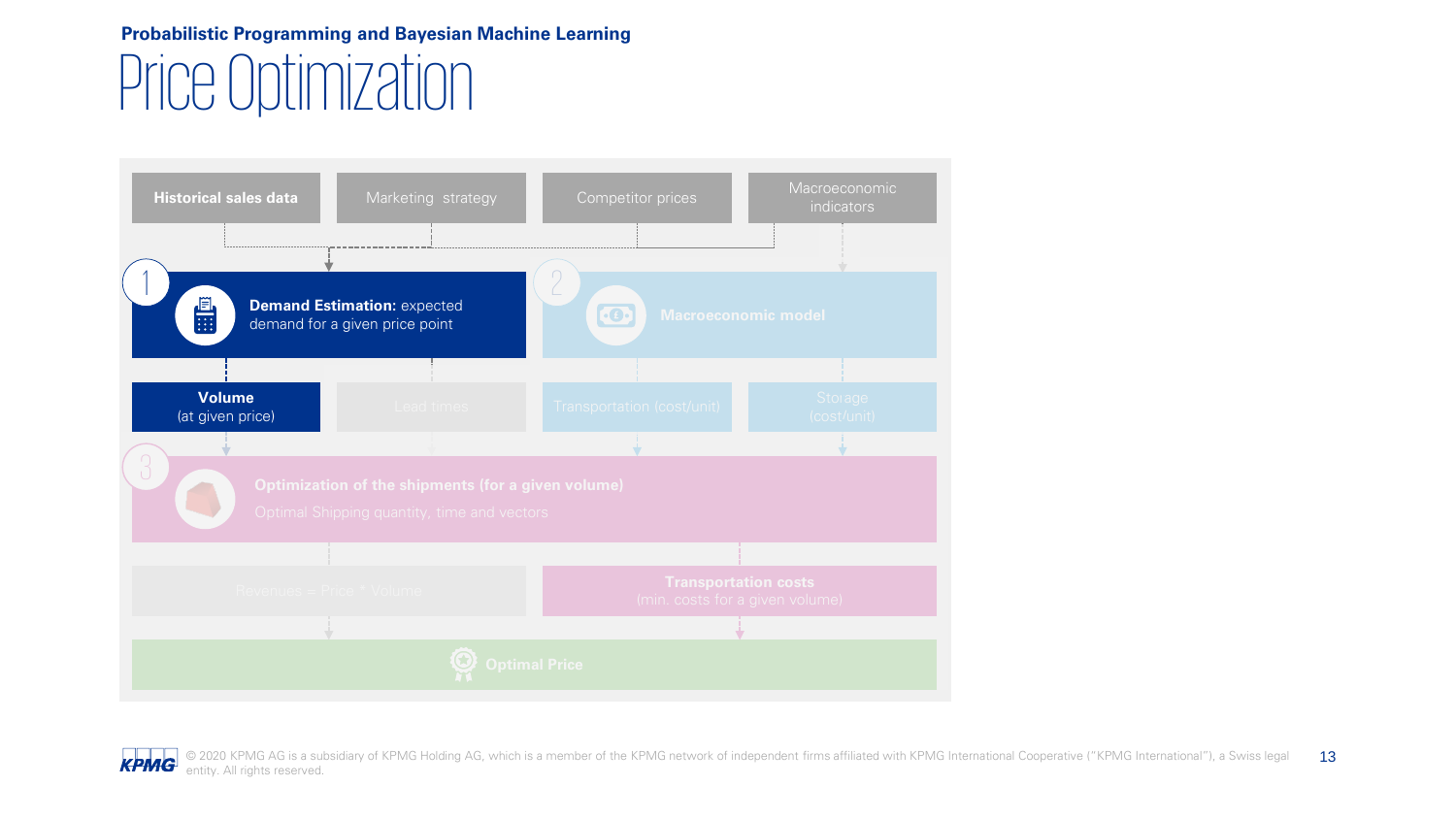### Uncertainty is everywhere **Probabilistic Programming and Bayesian Machine Learning**



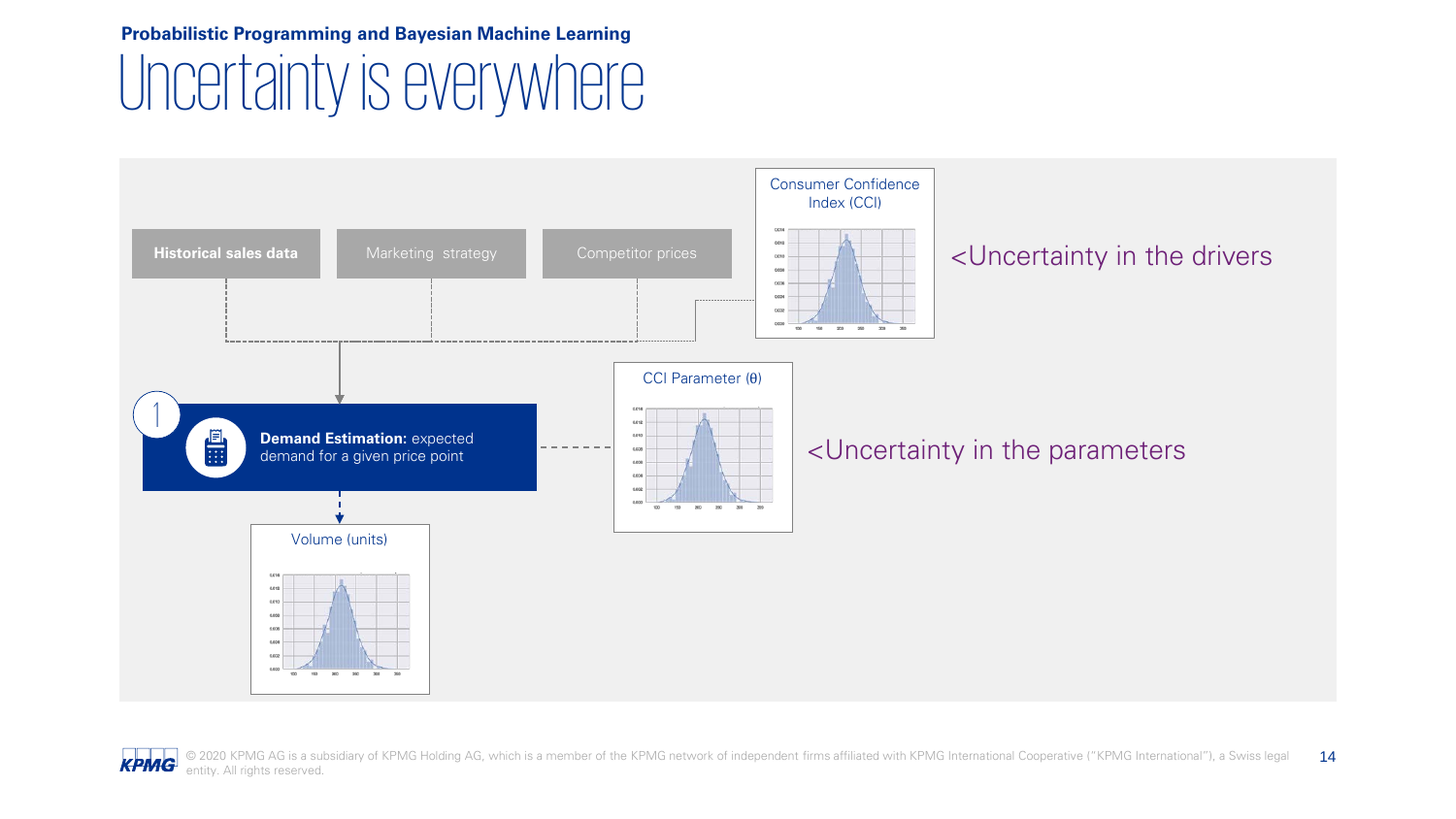### Quantified Uncertainty **Probabilistic Programming and Bayesian Machine Learning**

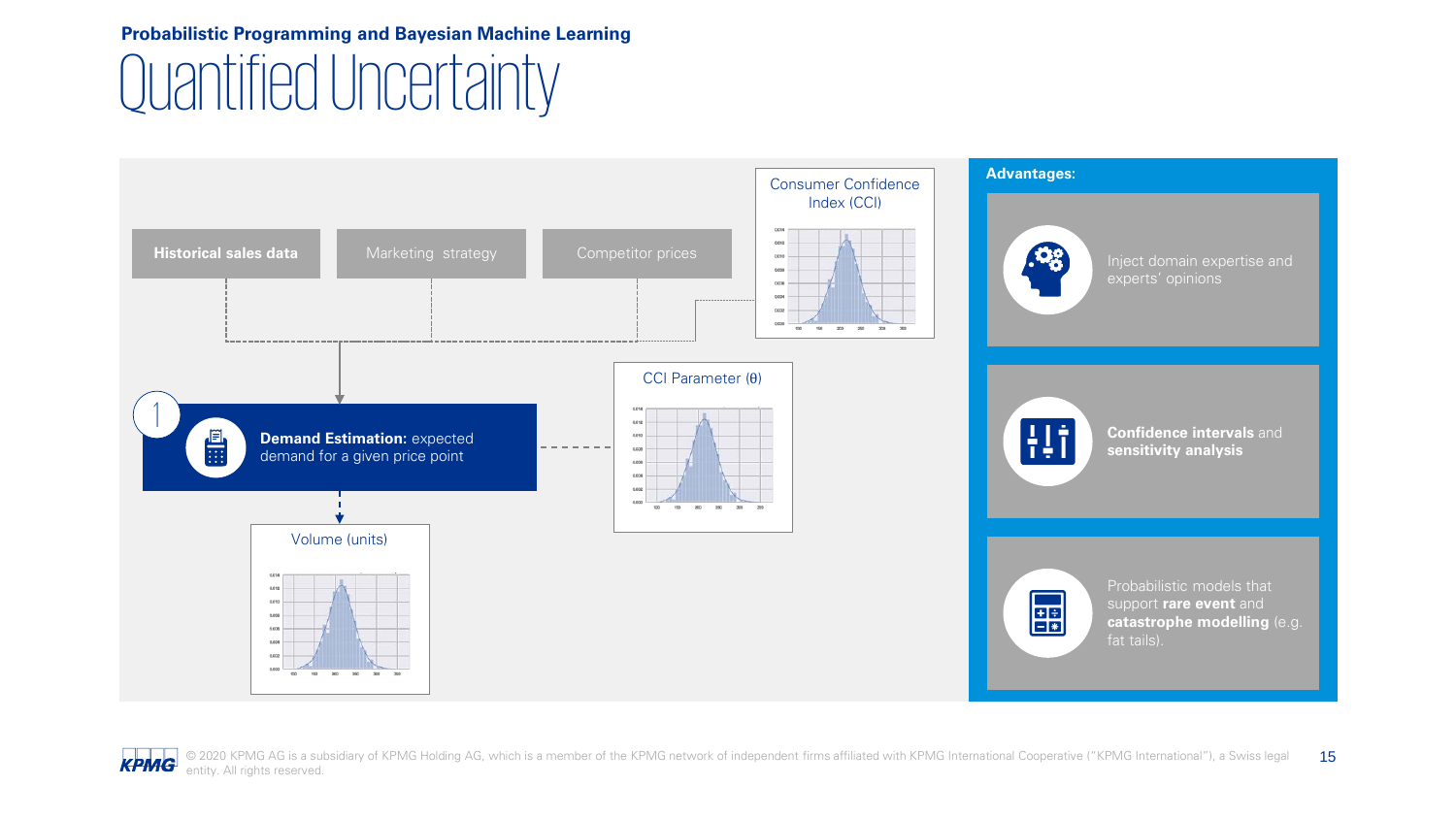# Optimization under uncertainty





# Probabilistic Programming Stochastic Optimization



© 2020 KPMG AG is a subsidiary of KPMG Holding AG, which is a member of the KPMG network of independent firms affiliated with KPMG International Cooperative ("KPMG International"), a Swiss legal 16 entity. All rights reserved.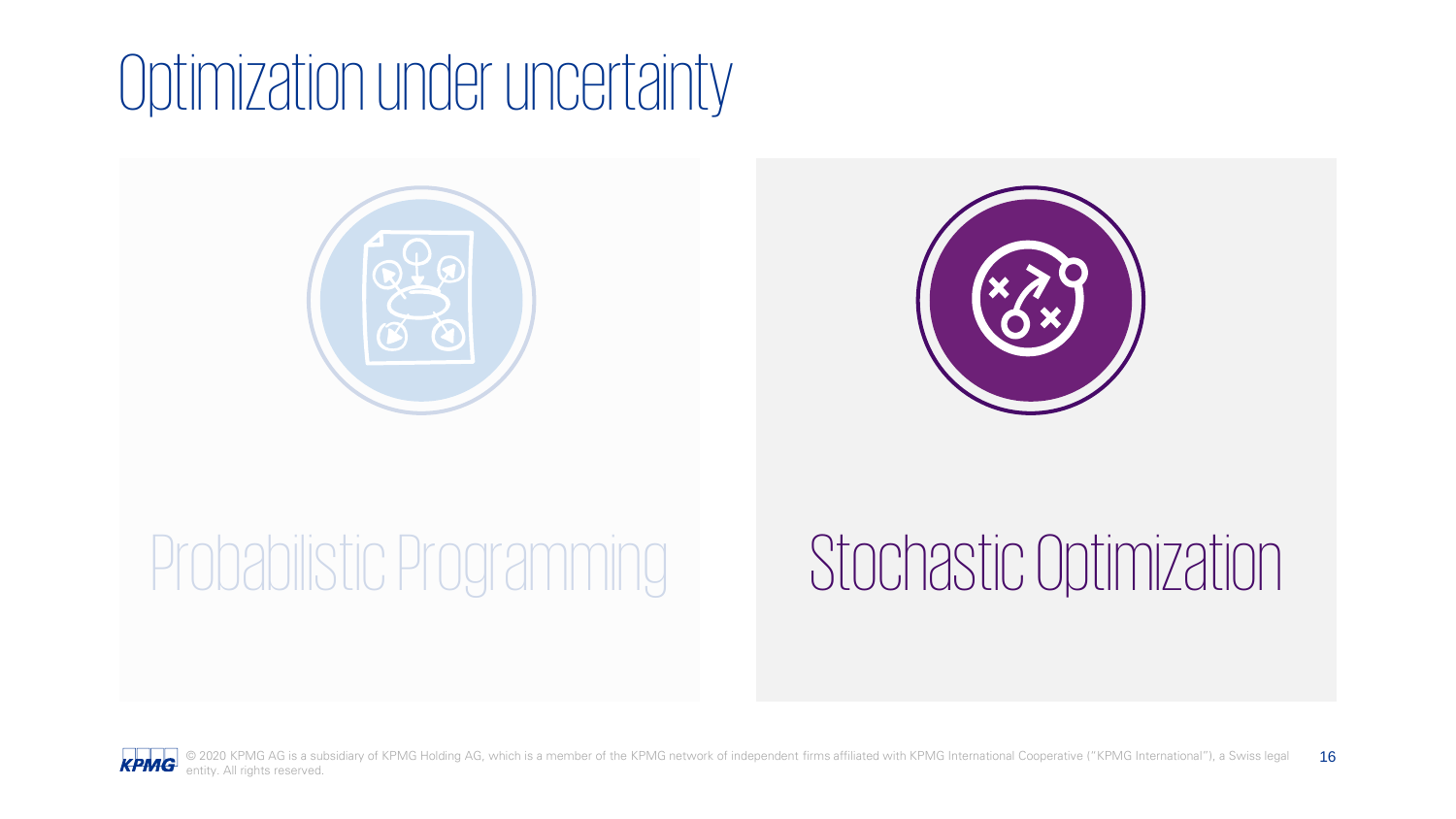#### **Robust and Stochastic Optimization**

## MILP optimization of shipments

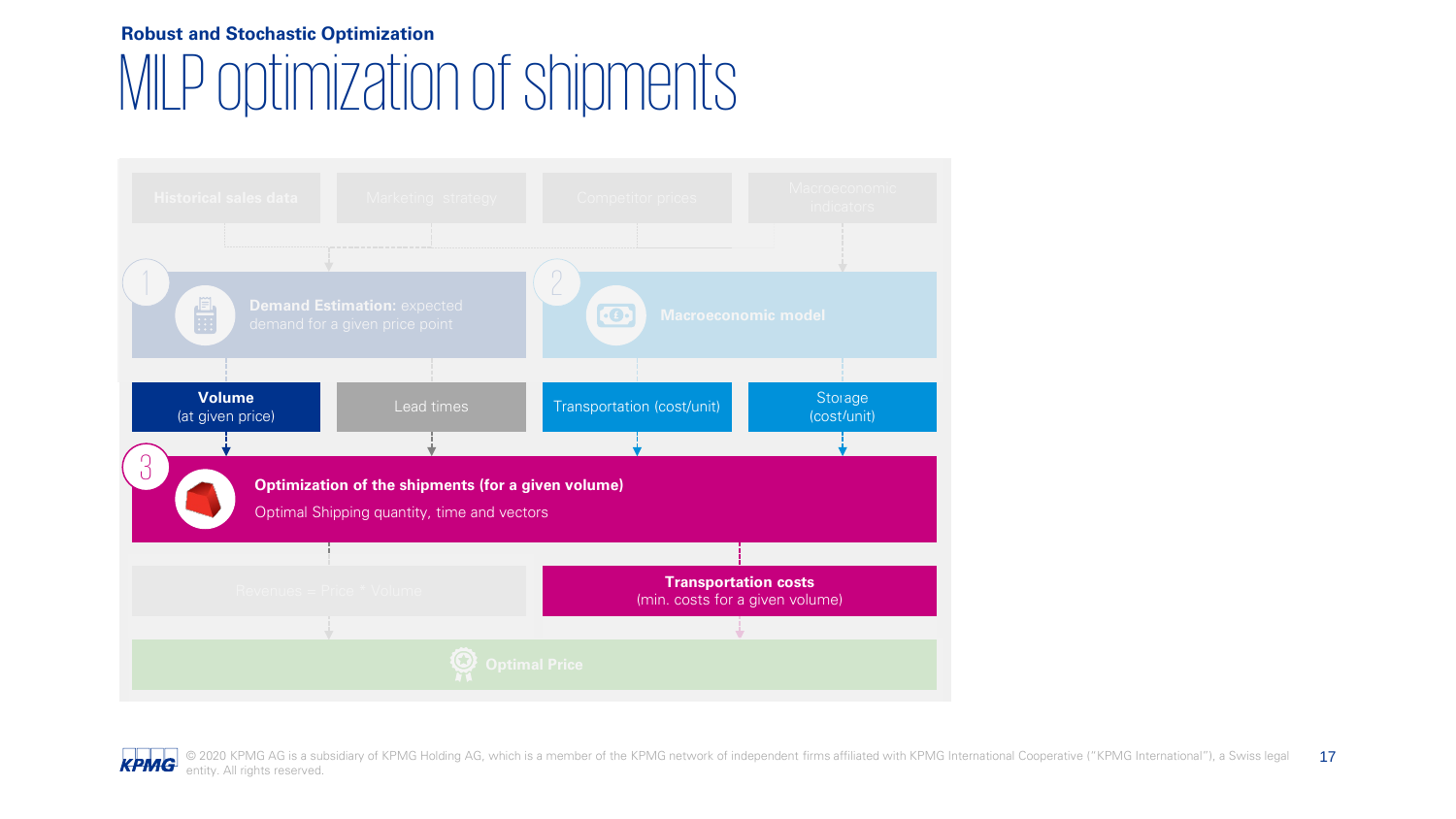#### **Robust and Stochastic Optimization**

## Shipments optimization as a MILP problem

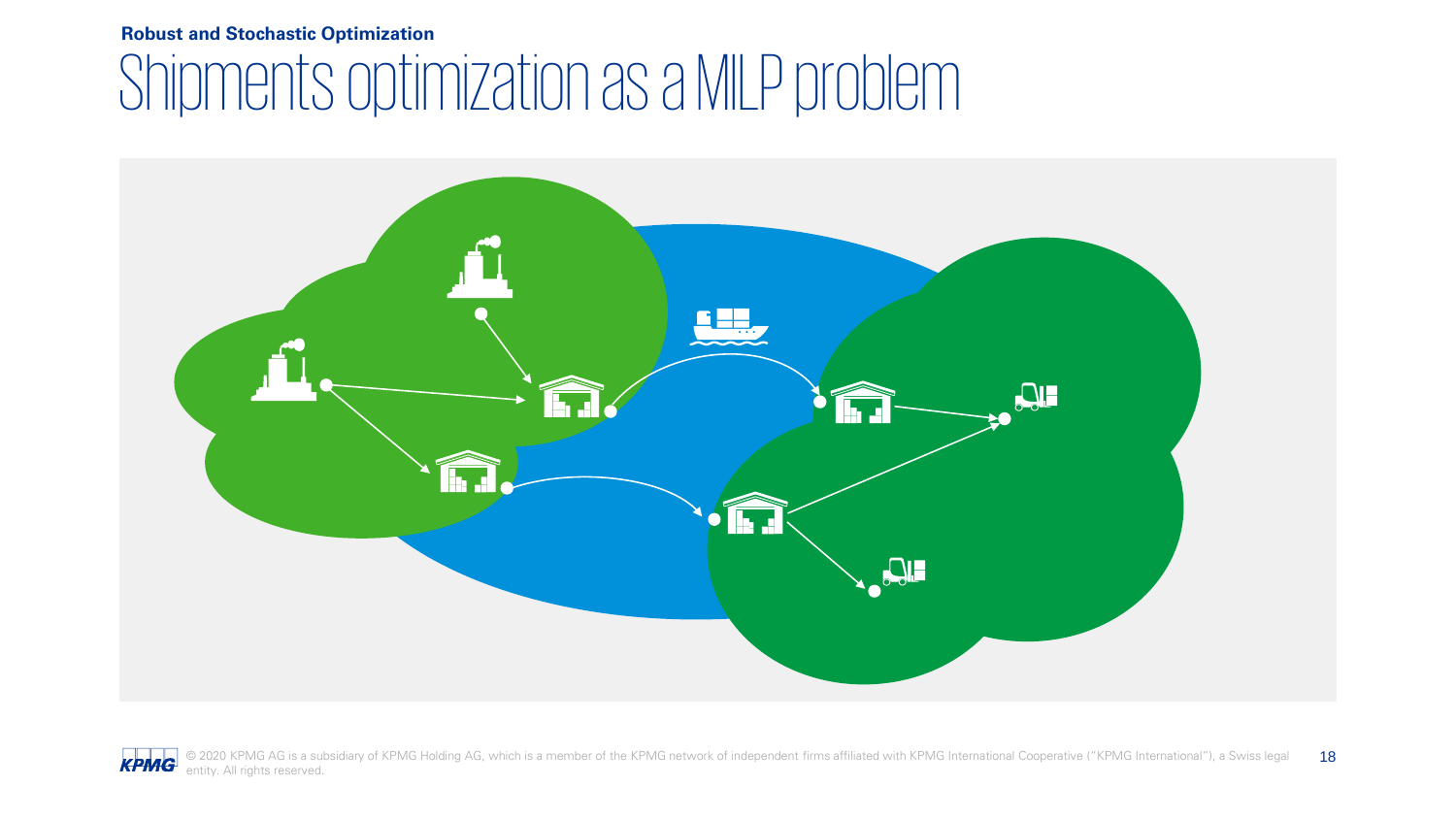### What is Stochastic Optimization? **Robust and Stochastic Optimization**



### Robust Optimization (Implicit)

- You don't need to know how parameters are distributed
- assume **parameter uncertainty sets**,
	- e.g. **robust counterpart**: stochastic quantity is replaced by its expectation and a margin of safety
- Hard constraints in the uncertainty sets
- «worst case oriented»

### Explicit Stochastic Optimization

- You make explicit use of information about the distribution of parameters
- You can define your **own utility function** and **risk measures**
- It's possible to have **soft constraints** (satisfy in probability)
- Can be computationally nasty
- Most of the time it is necessary to approximate solutions (e.g. Monte Carlo)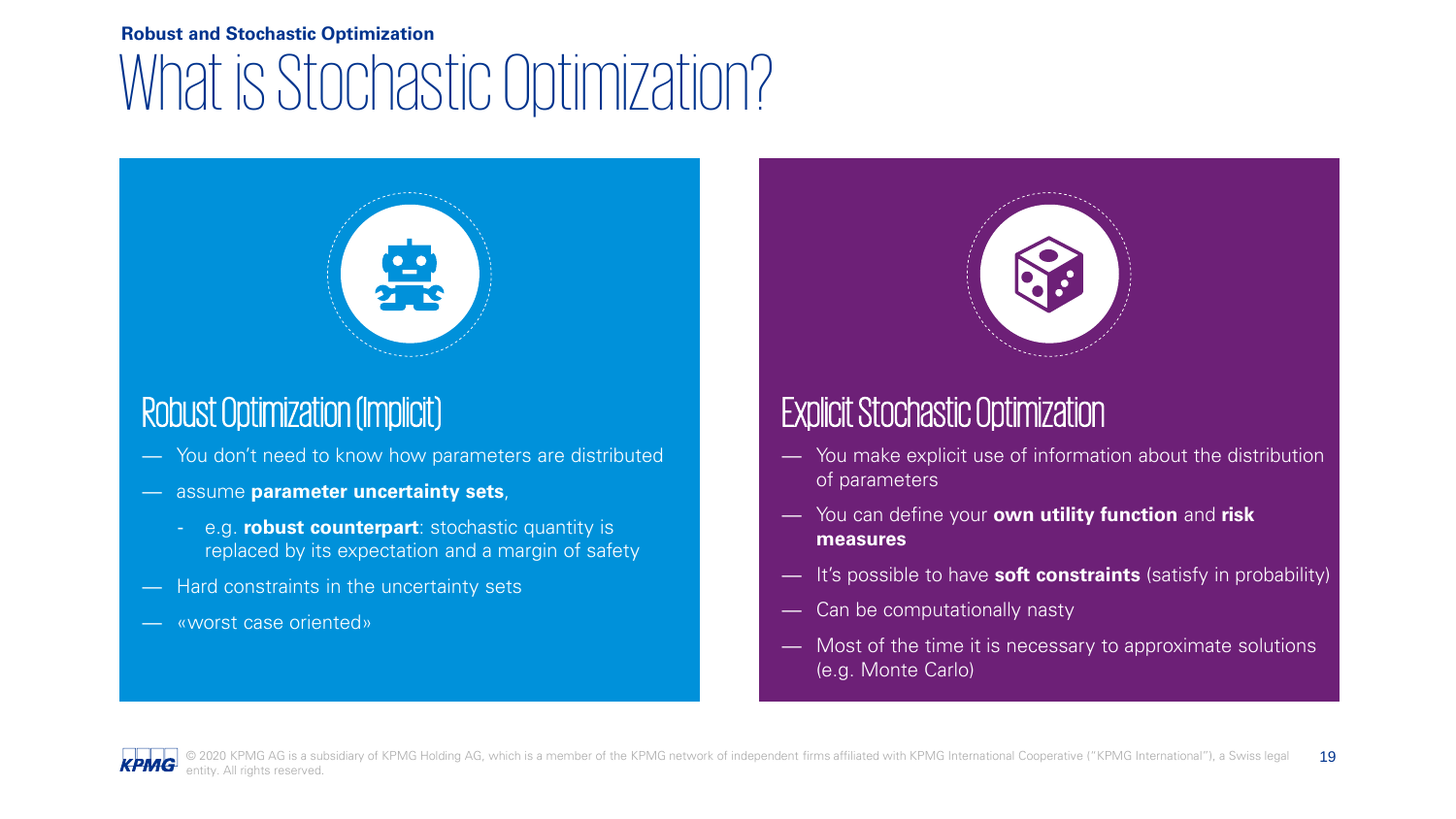# Project Plan

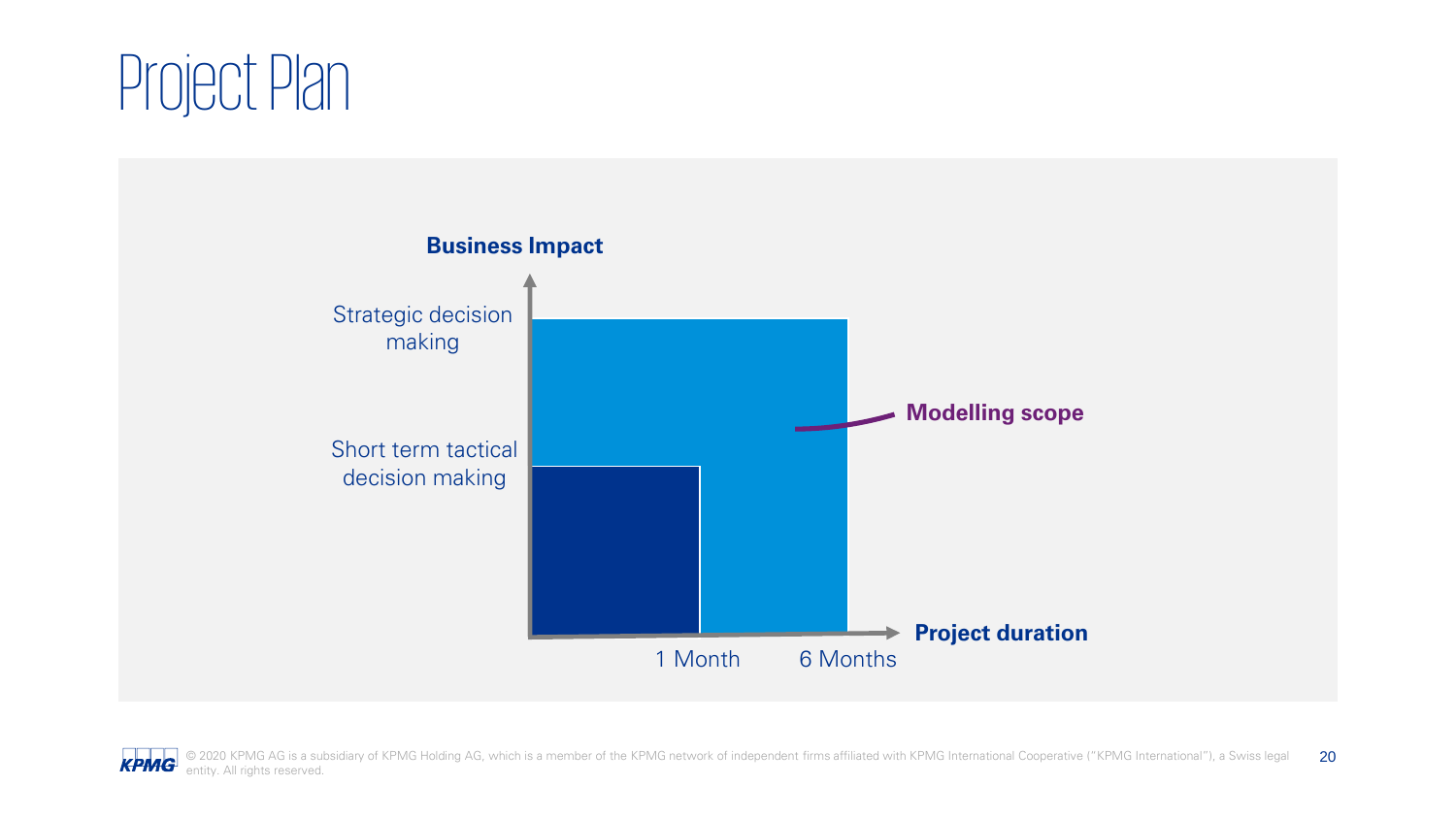## **Conclusions**





- events and catastrophe modelling in day to day decision making processes
- Quantify uncertainty



#### **Robust and Stochastic Optimization**

- Additional complexity ..
- .. Better decisions
- Can be tackled by Gurobi

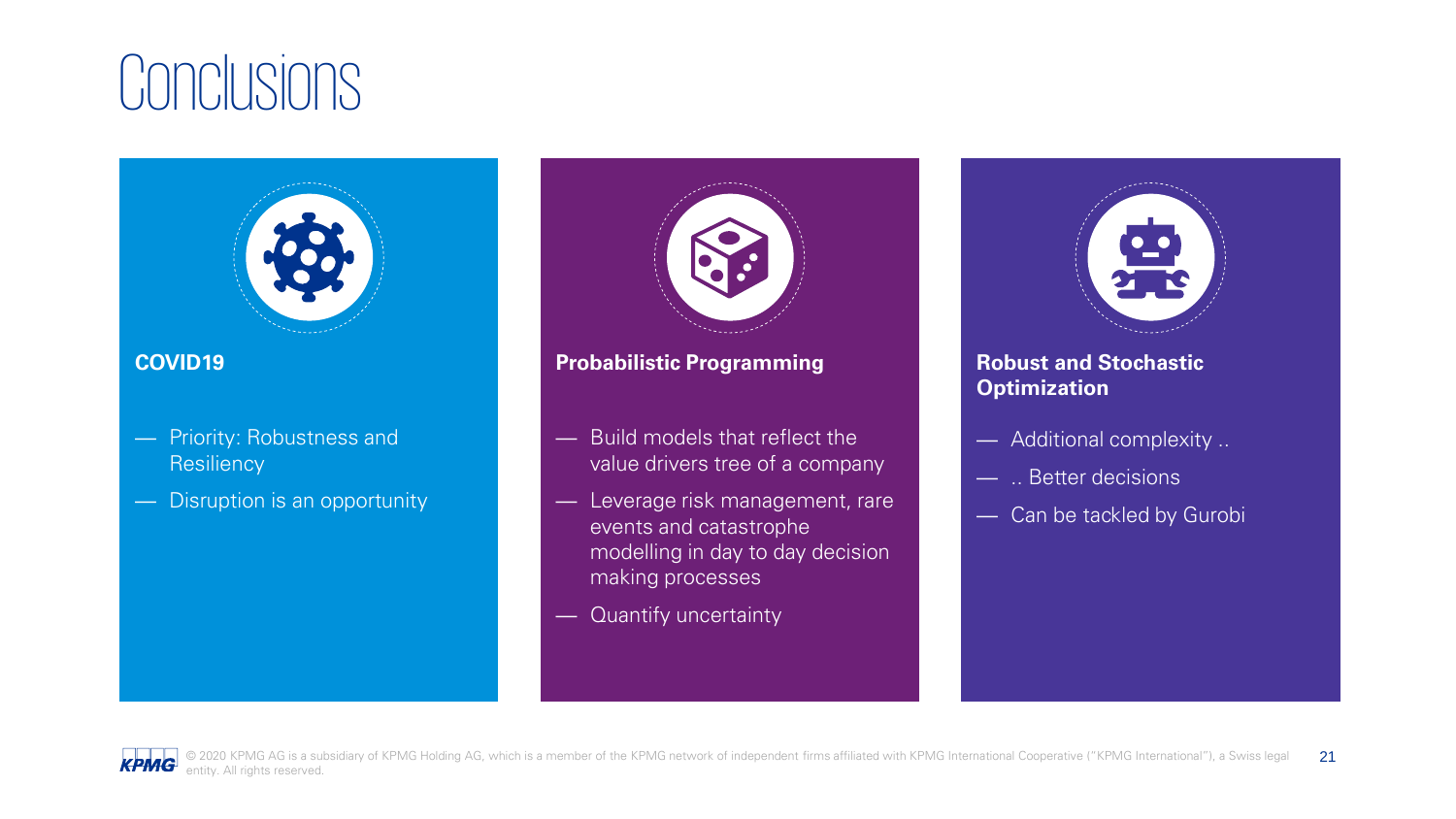## **Contacts**



## Mattia Ferrini

Director, Artificial Intelligence

T +41 58 249 30 51 M +41 79 57 00 430 [E mat](https://www.linkedin.com/in/mattia-ferrini/)tiaferrini@kpmg.com